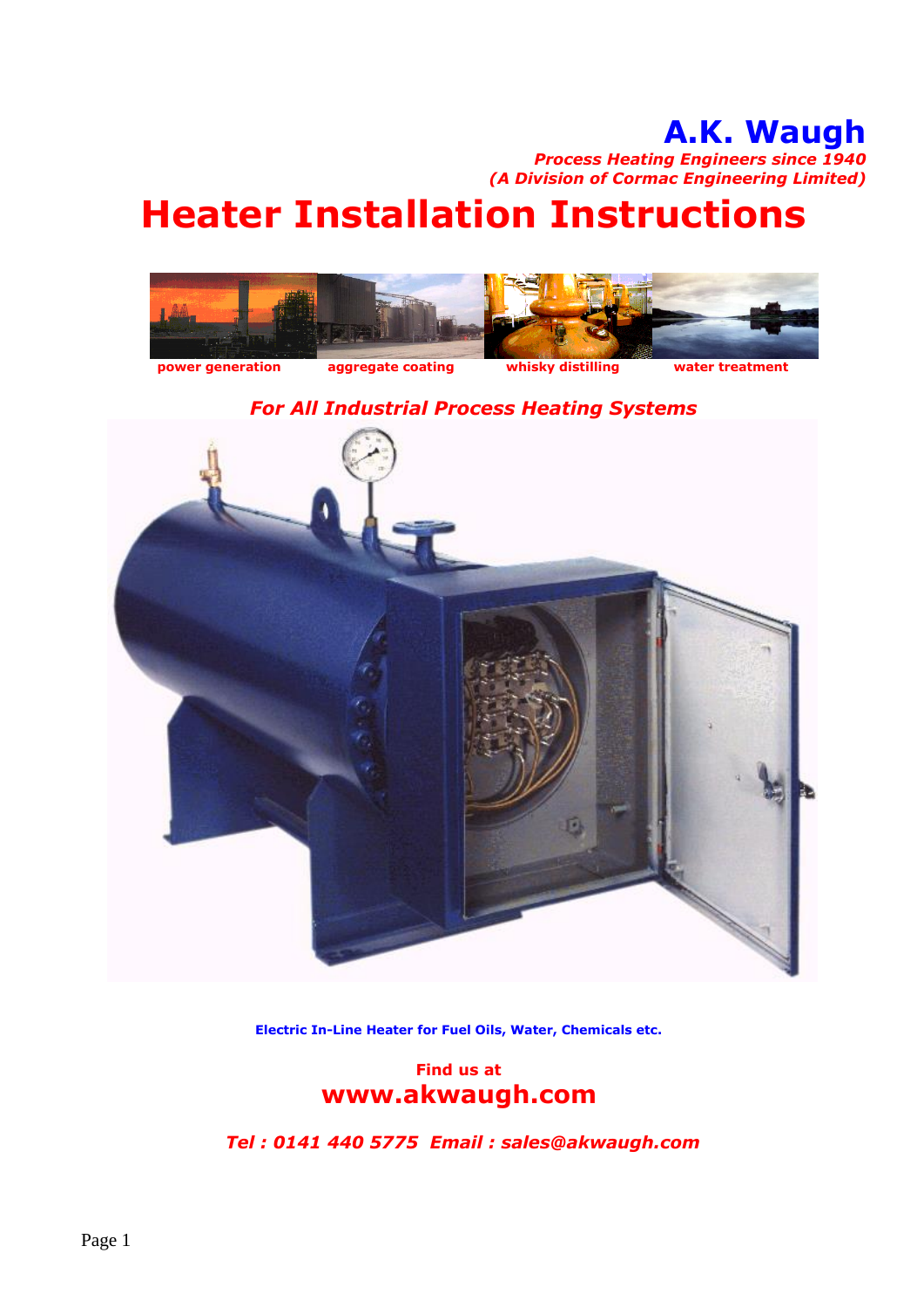# **A.K. Waugh**

*Process Heating Engineers since 1940 (A Division of Cormac Engineering Limited)*

Page

## **Installation Instructions for In-Line Heaters with Removable Core Type Elements**

## **Contents**

| 1.0        | ÷. | <b>Introduction</b>                                                      | 3 |
|------------|----|--------------------------------------------------------------------------|---|
| 2.0        | ÷. | <b>Installation</b>                                                      | 3 |
| 3.0        | ÷. | <b>Electrical Connections</b>                                            | 4 |
| 4.0        | t, | <b>Standard Accessories</b>                                              | 4 |
| 5.0        | t, | <b>Method of Operation of Heater Unit</b>                                | 4 |
| 6.0<br>6.1 | t, | <b>Setting of Thermostats</b><br><b>General Information</b>              | 4 |
| 6.2        |    | <b>Control Thermostats</b>                                               | 5 |
| 6.3        |    | Safety (Master) Thermostats                                              | 5 |
| 7.0        | ÷. | <b>Maintenance</b>                                                       | 5 |
| 7.1        |    | Periodic Maintenance                                                     |   |
| 7.2<br>7.3 |    | Routine Cleaning - 6 Months<br>General Overhaul - 12 Months              |   |
| 8.0        | t, | <b>Spares</b>                                                            | 6 |
| 8.1        |    | Thermostats                                                              |   |
| 8.2<br>8.3 |    | <b>Heating Elements</b><br><b>Relief Valve</b>                           |   |
|            |    |                                                                          |   |
| 9.0        | t, | <b>Fault Correction</b>                                                  | 6 |
| 9.1        |    | Poor Control Characteristics                                             |   |
| 9.2<br>9.3 |    | Required Outlet Temperature Unobtainable<br><b>Constant Fuse Failure</b> |   |
| 9.4        |    | Safety (Master) Thermostat Trip-Out                                      | 7 |
| 9.5        |    | Spares Ordering Information                                              | 7 |
| 9.6        |    | <b>Thermostat Data</b>                                                   | 8 |
|            |    |                                                                          |   |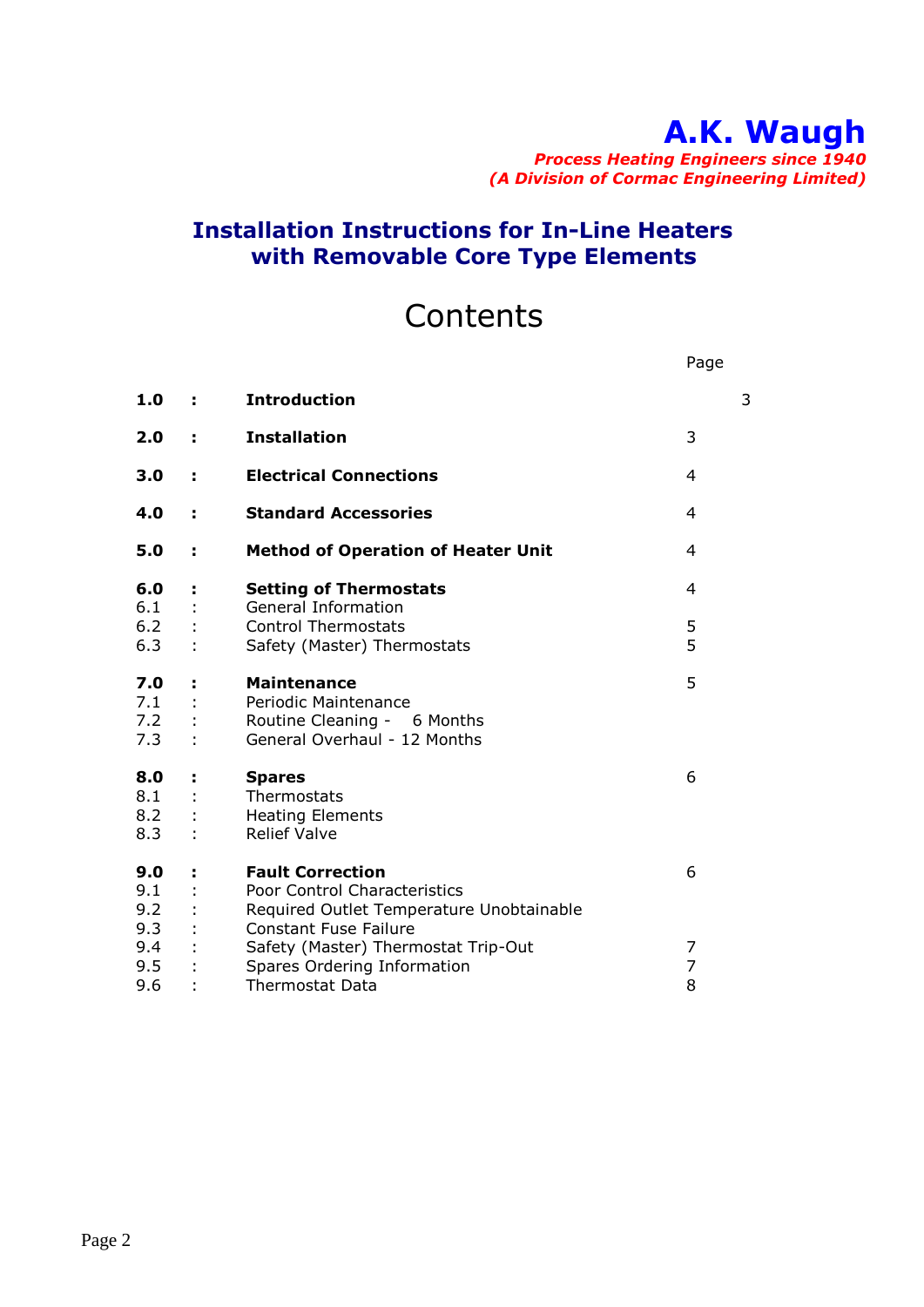#### **1.0 Introduction**

AKW series LHR and EHL Line heaters are basically designed for oil preheating applications. The construction of the heater unit is mild steel throughout using materials conforming with British Standard Specifications. Where a fluid other than oil is to be heated then material specifications vary accordingly. The heater design follows conventional layout with separable Tube Plate and Heater Shell thus enabling the heating battery to be removed easily for repair, replacement or upgrading.

The tube bundle is optimally designed for the use which is specified in the original Order, and may be baffled to optimise heat transfer rates without exceeding pressure drop limitations.

The basic heater unit solely comprises the tube bundle with a header assembly fitted to a fully insulated and clad pressure vessel. This allows for flexibility of design in that heaters for horizontal and vertical fixing or heaters with various types of oil temperature control systems all utilise the basic heater unit and all design alterations necessary for particular systems are confined to external fittings. In general therefore this Instruction Manual is confined to the basic heater unit and where applicable literature is appended dealing with the various accessories supplied.

#### **2.0 Installation**

LHR and EHL heaters are mounted either horizontally or vertically according to the clients wishes. Definite instruction must be given to supply vertical mounted types otherwise a horizontal unit will be supplied. Design changes are necessary for the vertical type, such as change over of the normal inlet and outlet connections and a modification to the control unit housing. Control housings are normally fitted with either left or right handed accessory fittings, e.g. thermometer etc., dependant upon instructions.

The following connections are provided as standard :

1) Oil Return / Inlet

- 2) Oil Flow / Outlet
- 3) Oil Drain
- 4) Thermometer
- 5) Thermostats
- 6) Relief Valve

Care must be taken to ensure that sufficient free space is provided for the withdrawal of either the heating element(s) or the tube bundle. This withdrawal length is usually given on the heater drawing, or can be assumed to be the length of the heater shell. Entire heaters can be lifted by connecting suitable gear to the lifting lugs or to the flange and end plate holes.

It is recommended that horizontal heaters are mounted to give a tilt towards the header assembly or drain, wherever it is placed. This ensures that sludge will collect and drain correctly. A tilt of 1" in 5' ( 25mm in 1500mm ) is considered satisfactory.

#### **3.0 Electrical Connections**

Conduit bosses or a detachable plate for drilling on site are provided at the base of the terminal box, although in some cases adequate space can be found on the side or, where appropriate, circumference, of the enclosure for the Plant Engineer to add additional conduit connections if required.

Since all electromechanical thermostats are single phase devices and of 15 Amp (A.C.) maximum rating, direct connection to the electrical supply is limited to 3.0 kW single phase, 220 / 250 volts (A.C.) Current loads in excess of 15 Amps (A.C.) and all three phase and D.C. supplies necessitate the use of a separate contactor for each electrical heating stage.

The coil circuit of the contactor is normally wired in series with the master thermostat / control thermostat and, when specified, a hand operated switch. It is important that for multi-stage heaters, the control thermostats are connected to the coil of the corresponding contactor, as shown on the wiring diagram.

#### **4.0 Standard Accessories**

We usually supply a relief valve to suit the stated working pressure, which fits in a 1/2" or 3/4" BSP connection. Normally we also supply a thermometer, which is provided with a 1/2" BSP mild steel (or other material as appropriate) pocket so that the instrument may be removed without draining the heater or interrupting the process. A spare oil joint can be supplied on request. These items are supplied "loose" and will normally be found in a box attached to the newly delivered unit, or will be contained in the locked terminal box.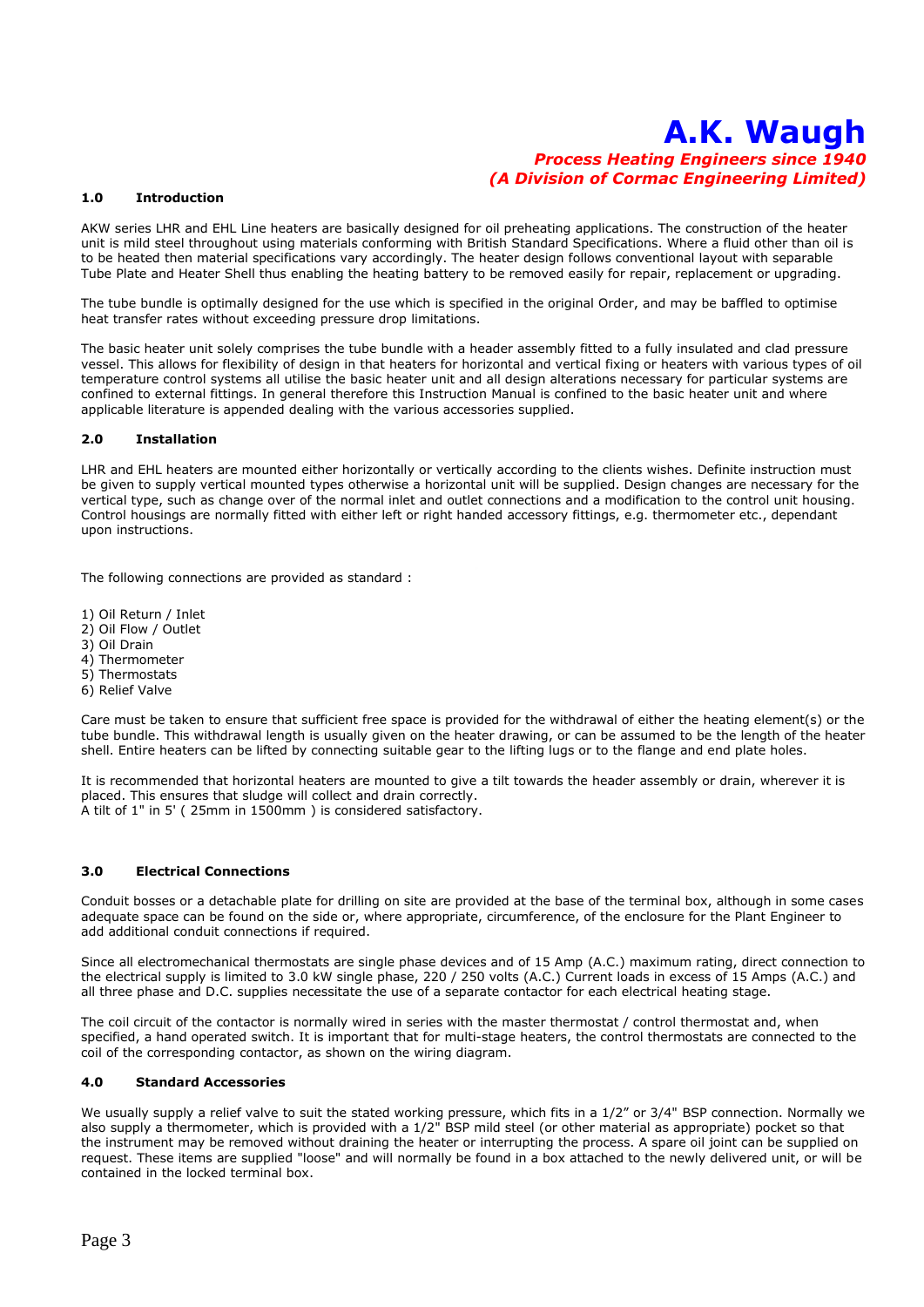#### **5.0 Method of Operation of the Heater Unit**

This type of heater works by transferring electrically generated heat to a liquid.

The performance of this type of heater has been evaluated and a distinct calculation is undertaken for each application. In addition, the operational characteristics have been moulded by over 80 years of experience in designing for robustness and efficiency.

Heat is transferred to the liquid by means of removable ceramic formed heating elements or cores, fitted into a sheath or tube. The rate of heat output is closely related to the type of fluid being heated. Various data is available both in British Standards and fluid supplier literature for guidance. We always work in advance of upcoming standards where this is deemed to be to the benefit of the life of the equipment.

Control and Safety thermostats are standard features. All thermostats are normally closed (ON) so that an increase in liquid temperature above the (adjustable) set temperature opens the thermostat contacts and therefore the heater circuit is switched OFF. All thermostats are of the changeover type, that is the thermostat switches from one contact to another. Please see the relevant documentation. The inclusion of this feature gives the option of warning or operation indication. This is especially relevant in the case of the Safety thermostat, which must be manually reset.

Control is achieved by a temperature measurement device or devices which may take the form of adjustable electromechanical thermostats as previously described, or electronic thermostats normally utilising a simple probe linked to a sophisticated control device.

In every case we can provide fittings suitable for a variety of devices.

We always fit a Safety (master cut-out) thermostat as standard in compliance with British Standards, regardless of the apparent safety features claimed for other devices.

#### **6.0 Setting of Thermostats**

#### **6.1 General Information**

Thermostats fitted have adjustable scales covering the temperature control range required. Each thermostat is fitted in a pocket which enables replacement without draining down the vessel contents.

If more than one control thermostat is fitted, it will generally be sited above a heating element corresponding to the particular control group.

Note that in most cases the thermostat senses a higher temperature than the actual liquid temperature since it is in the direct path of hot liquid rising from the element sheaths, hence there is a differential between the actual outlet temperature and that to which the thermostat should be set. So in the case of the heater we would see that the thermostat should be set at a higher temperature, say 100 degrees, so as to provide an outlet temperature of 90 degrees. The differential is - in this example only - 10 degrees. As always, some trial and error is necessary to establish the correct setting to compensate for the measurement errors which abound in normal process plant.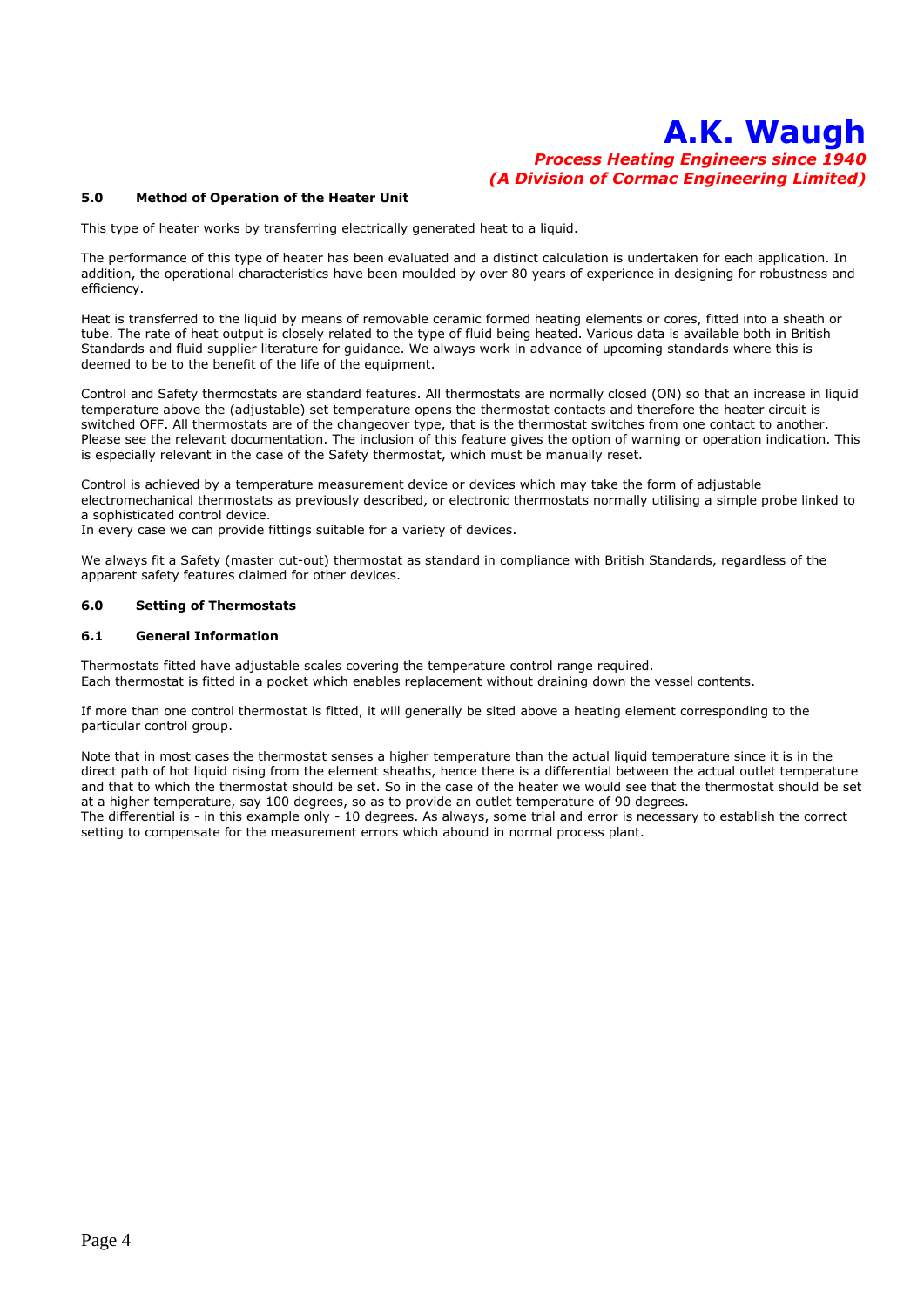#### **6.2 Control Thermostats**

A Control Thermostat is normally fitted to the heater, and this may control any chosen load via a suitable control panel. Practically however this is usually limited to around 40 kW, with a heater of larger capacity being split into two or more heating sections

In multi-stage units the number of Control thermostats varies according to the number of stages. The minimum number of heating elements to each Control thermostat is three.

Where more than one Control thermostat is fitted, they should be set at different temperatures so that a base load is "ON" for longer than the makeup load which operates "ON/OFF". In every case, the control system should be set up in ascending load order.

#### **6.3 Safety (Master) Thermostats**

One Master thermostat is supplied with each heater to protect the unit from excessive liquid temperature when a fault arises. The thermostat is usually set some 25 degrees C above the liquid outlet temperature or other recommended temperature. When this temperature is exceeded the master thermostat opens all the heater circuits thus closing down the system.

In some cases the master thermostat is wired in series with the liquid transfer pump electrical system. As a matter of good practice this should incorporate a means whereby the pump continues to operate for a short period of time (say, five minutes) to ensure that the liquid in the heater does not overheat due to residual heat build up.

If the thermostat trips, it will be necessary to manually reset it since it will not automatically close as the temperature falls.

**NOTE : It is extremely important that the mains supply is isolated before attempting to reset the Master thermostat since the operator may be unaware of energising the heater elements as soon as the thermostat is reset.**

#### **7.0 Maintenance**

The best way to enjoy a long and trouble free life from any piece of equipment is to keep it well maintained. We recommend that maintenance be carried out at least once per year and a close check kept on sludge removal etc., so that a schedule which is efficient and effective for your application may be established.

#### **7.1 Periodic Maintenance**

- (a) Ensure all electrical connections are clean, dry and tight.
- (b) Check for liquid leakage around the tube plate to heater ring flange joint.
- (c) Ensure that the heater is isolated from the fluid transfer system, and that it is cool.
- Loosen drain valve and check for sludge build up. If this is excessive then remove the air vent if it is a vertical unit or remove the relief valve if it is a horizontal unit - remember there may be pressure in the system despite being isolated.

#### **NOTE : Never attempt to open a hot heater unit.**

#### **7.2 Routine Cleaning - 6 monthly if required.**

- (a) Isolate the heater and drain the contents
- (b) Disconnect all accessories and check for damage or corrosion. Refer to separate manuals where applicable for maintenance details.

#### **7.3 General Overhaul - 12 monthly at least.**

- (a) Carry out Routine Cleaning schedule and
- (b) Ease out tube plate by means of set screws in forcing holes provided.
- (c) Remove heater battery from shell and inspect element tubes for scale and corrosion.
- (d) Remove scale carefully by wire brushing.
- (e) Inspect heater shell where visible and clean where necessary.<br>(f) Re-fit heater battery using a new gasket and re-fit other ac
- Re-fit heater battery using a new gasket and re-fit other accessories, heating elements, thermostats etc. in reverse order to above.
- (g) Re-fill system, ensuring all air has been expelled.
- (h) If possible, pressure test to rated pressure on nameplate, or to available pressure on site.

#### **NOTE : DO NOT ATTEMPT TO SWITCH HEATER ON UNTIL ALL AIR HAS BEEN VENTED AND FLUID FLOW HAS BEEN ACHIEVED (THUS CONFIRMING ALL VALVES ARE OPEN). FAILURE TO OBSERVE THIS CAUTION MAY RESULT IN EXPLOSION. DO NOT TAKE SHORT CUTS WITH SAFETY.**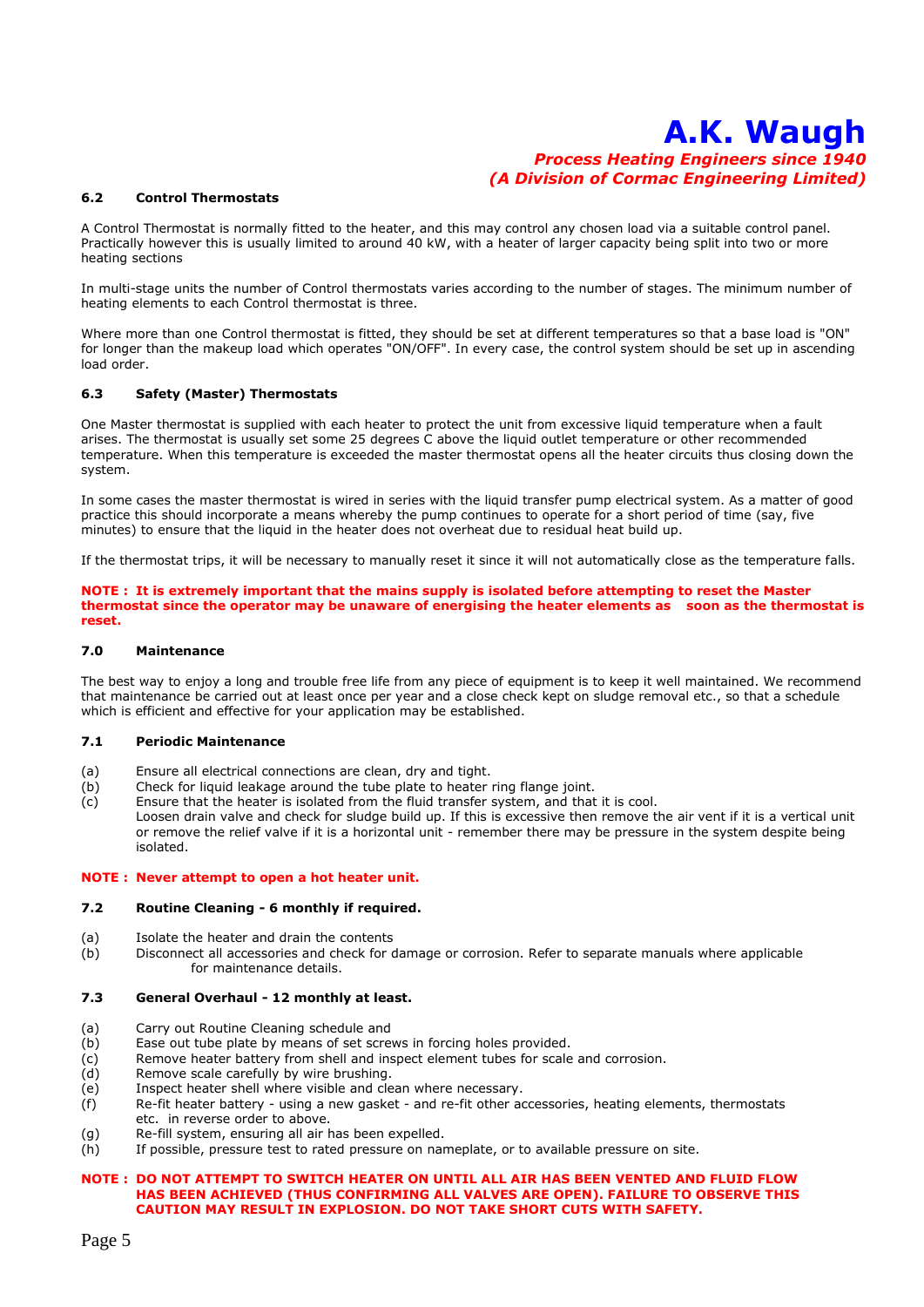#### **8.0 Spares**

#### **8.1 Thermostats**

If a thermostat is faulty in any way it must be returned to our works for inspection. Thermostats can be easily removed by releasing the electrical connections and pinching screws.

Standard thermostats are available from stock but others may be several weeks delivery. Since we do not manufacture these items ourselves, it is sometimes difficult to estimate delivery.

A list of Standard items is given at the end of this booklet.

When a spare thermostat is required, ALWAYS give us the details on the nameplate of the heater.

#### **8.2 Heating Elements**

Replacement Heating Elements are available from our factory provided that full details are given, as shown on the last page. The Serial Number is vitally important.

Heating elements can be removed easily by loosening the retaining clip screws. If difficulty is experienced beyond that which you might consider normal, bearing in mind that these elements should be a sliding fit in their sheaths, then it is imperative that you telephone us directly for advice. If you fail to do so, we cannot be held responsible for any breakages. Note that occasionally some small ceramic parts may be left within the element sheath. You should check the removed element for missing parts and ensure that the sheath is clear of obstruction to allow element replacement.

In general, heating elements are warranted in the same way as the heater unit i.e. a one year warranty exists. However as these items are the subject of differing operating regimes the application of any warranty is at our sole discretion.

#### **8.2 Relief Valve**

Oil pressure relief valves are provided for intermittent discharge only and are not sized for full discharge on the larger heaters. Spare valves can be had on early delivery. Please quote all the necessary details when ordering. It would be very helpful if you could determine the pressure, which is stamped on the "hex" of the valve, and the fitting size, since this information will normally confirm ours so that you receive the right item.

#### **9.0 Fault Correction**

#### **9.1 Poor Control Characteristics**

Reset the thermostats and if it is felt necessary check operation by immersion in a fluid of known temperature. For example, a water from a kettle which has just been boiled (i.e. 100ºC approx.) is sufficient for simple testing. Where it is felt that the temperature indicated on the thermostat scale, assuming it is scaled to at least 100ºC, does not reasonably accord with that of the test, we recommend that you return the item for replacement.

#### **9.2 Required Outlet Temperature Unobtainable**

This can be due to the failure of one or more heating elements and a resistance test should be carried out on the suspect items. If a fault is found, then refer to Spares Ordering for details of how to order a new element.

If a fault cannot be readily found within the heater, then check other parts of the system BEFORE suspecting anything else. Once you are satisfied that the problem lies with the heater unit, begin a logical fault finding process as outlined on the appropriate page .

#### **9.3 Constant Fuse Failure**

Check earth insulation and phase/phase insulation of heater unit.

Resistance readings should be better than 1 Megohm. when cold. However if the heater has been in a damp environment for some time, it is possible that the ceramic heating cores are also damp, thus giving poor insulation values. Rectify by removing cores and drying in a warm oven or by carefully applying a low voltage supply to the elements.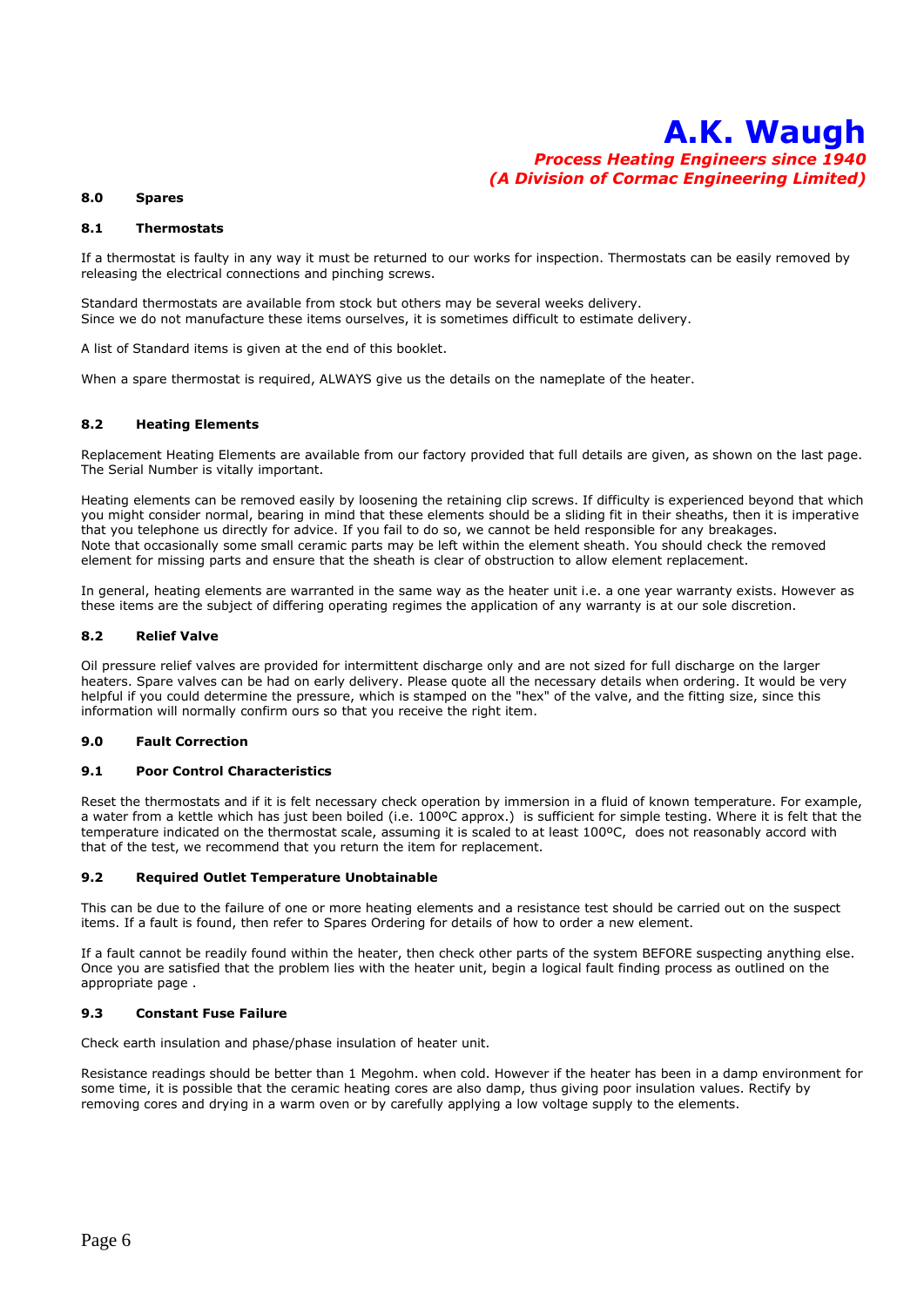#### **9.4 Safety (Master) Thermostat Trips out**

Before manually resetting the Safety thermostat, carefully check the cause of the trip. This could be any of the following :

- a) Setting is too low set at least 25 C above normal working temperature
- b) The Control thermostat or thermostats have failed in the closed circuit mode (ON)
- c) If the thermostat continually trips regardless of setting, suspect failure of the thermostat unit itself and you should replace the item. Note that thermostat failure due to faulty manufacture is extremely rare and warranty claims will be on the basis of payment for replacements followed by refund where appropriate.
- d) If this is accompanied by a difficulty in removing heating elements, you must contact this office immediately for further guidance. See Waste Oil Notes.

#### **9.5 SPARES ORDERING INFORMATION**

It is essential when ordering spares to quote all the details given on the nameplate. These comprise :



#### *(Optionally - Original purchaser)*

The important detail is the Serial Number. Failing that we would need a name and date, noting that over time many customer names have changed.

We maintain records spanning our entire existence - over 80 years - but we still need something to go on if we are to provide good service.

Contact us at :

Email : Sales@akwaugh.com

Phone : +44 (0) 141 440 5775

274-278 Whitehill Street Glasgow G31 3EL **Scotland**